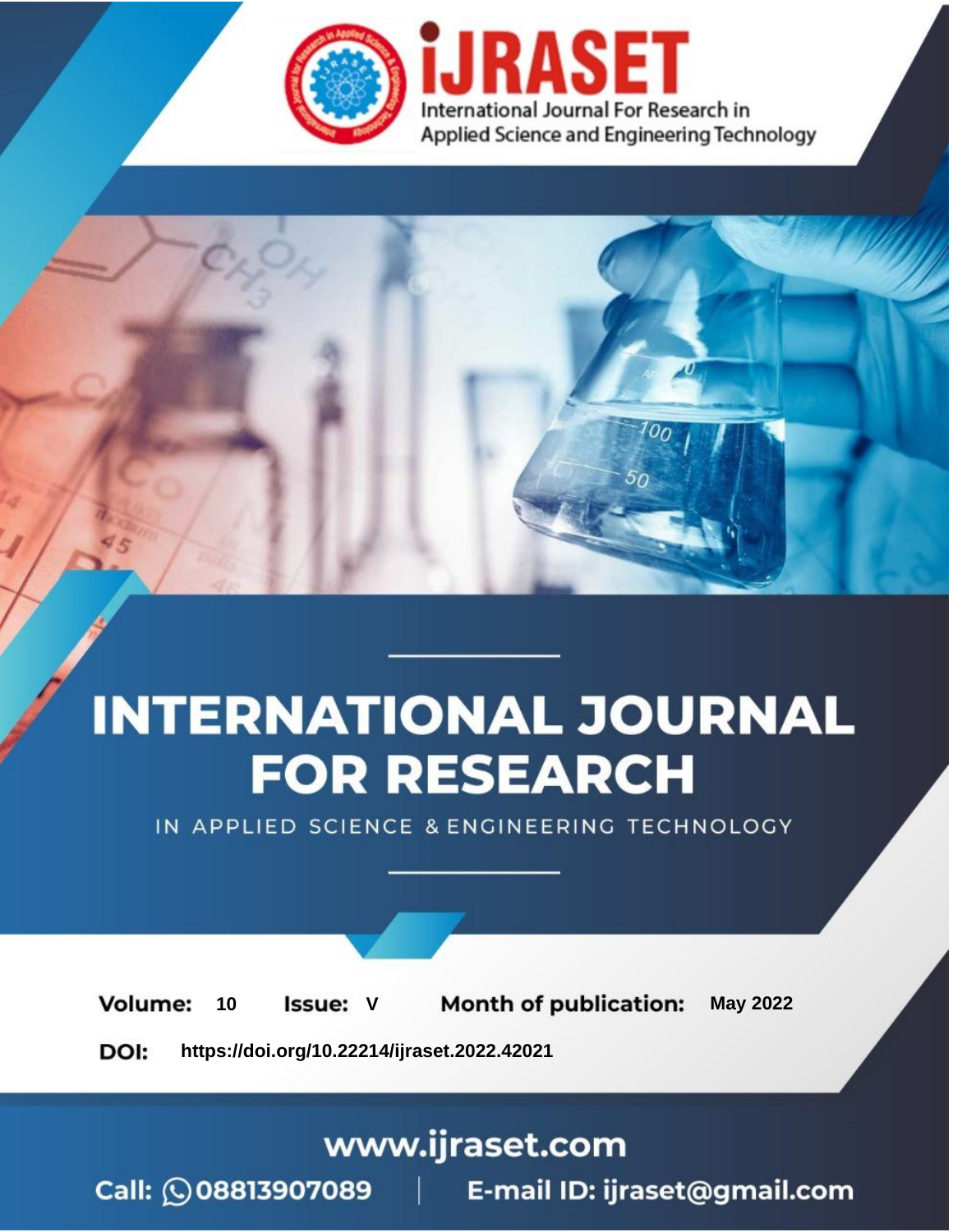### **Challenges under Collapse of Building in Nigeria and Way to Improve It**

Jibril Abubakar Siddiq<sup>1</sup>, Professor Li Xianyi<sup>2</sup>

*1, 2Zhejiang University of Science and Technology School of Science, No 318 Liuhe Road, Hangzhou,310023, CHINA*

*Abstract: Building collapse in Nigeria is alarming and indeed has become a subject of great concern. For the past 10 years an overwhelming number of buildings have collapsed in Nigerian rural and urban cities, with about 77% rise from the previous decade. The incidence of building failures and collapses has become major issues of concern in the development of Nigeria as the losses in terms of lives and properties are now becoming very alarming. This study provides critical reasoning and contributions regarding structural failures observed in Nigeria. To address this problem, The study aimed at exploring major causes of building collapse in Nigeria with a view of establishing effective way of solving the problem. The primary data that will be used if from the Questionnaires and field observations while secondary data will be obtained from textbooks, newspapers and Journal articles . This significant of this paper is to use building information modeling BIM to improve full project visualization, reduced construction collapse, cost, increased productivity, safer construction, better building and information analysis. Keywords: Building Information Modelling, construction, industry, management project.*

#### **I. INTRODUCTION**

Building collapse is a failure in a structure due to its inability to serve the purpose for which it was built for.The collapse of buildings and other structural failures has become major problems in Nigerian construction industry, over the past 50 years there have been a lots of building collapse disasters reported in different state[1]. The data shows that failures of low rise buildings constitute about 63% of all cases, followed by multistory buildings as a distant second In terms of their functions, However 199 people died in four Nigerian collapsed buildings between 2014 and 2016, according to the Nigerian Building and Road Research Institute[2]. 2012 over 33 building collapses in Lagos and 22 in Abuja, according to housing ministry figures 2013 17 building collapses in Lagos and 20 in Abuja 2014 13 building collapse in Lagos and two in Abuja More than 54 cases of collapsed buildings were recorded in 2017 across Nigeria[3]. Apartments are the most frequent to fail. External events and construction and maintenance deficiencies have been identified as the most frequent principal causes. External events include the rain, wind, snow, vehicular impact, and collision[4]. Construction deficiencies encompass improper renovation, unplanned demolition, poor workmanship, and unsafe excavation operations. Maintenance deficiencies are associated with building deterioration that was overlooked and improperly maintained[5]. If you can look at the situation you will observe the Building collapse may either be due to natural disasters resulting from earthquakes, hurricanes, floods or man made factors also known as human errors as a result of poor design or construction methods[6]. There are many problems that cause building collapse in Nigeria such as poor structural design, poorly skilled workmen, lack of quality material and lack of quality management.

Gambo, Adebowale, Danbirni, and Ankeli, (2016) carried out analysis and evaluation of the death rate which was involved in 47 reported cases of building collapses in between 2000 and 2010 which to that over 300 death rates were recorded for Lagos, Abuja and port Harcourt this area have the high rate of casualties[7][8]. Many of the documented cases of building collapse in Nigeria are due to the use of defective or substandard building materials, no requisite technical knowledge, non adherence to building codes and standards, the use of non professionals and the high level of corruption in construction industries[9][10]. It is no longer new that relationships in the construction industry in Nigeria over the years have been poor, portraying a bad institution that has to struggle with the challenge of segmentation over the years which resulted in a very bad implementation and uncontrolled quality of projects, lack of communication have also led to increased costs and prolonged project time[11]. Majority of the firms depends on traditional ways of communication, such as exchange of drawings and associated paper documents[12].

The adoption of the BIM system approach in modern day projects is one of the key to achieving success with construction management for solving the collapse of building[13]. The level of integration available in the adoption of the BIM technique has resulted in its being regarded as the next cutting edge in construction technology[14]. The study of BIM software is important to the various professionals, in the construction industry for some specific reasons. The builder can take the advantage of the BIM platform to monitor progress of work and make necessary correction if need be without having to exchange papers and document from other professionals[15]. The architects can also complete drawings, make building models and simulation using the various BIM platforms while the engineers can also make designs with ease without any stress.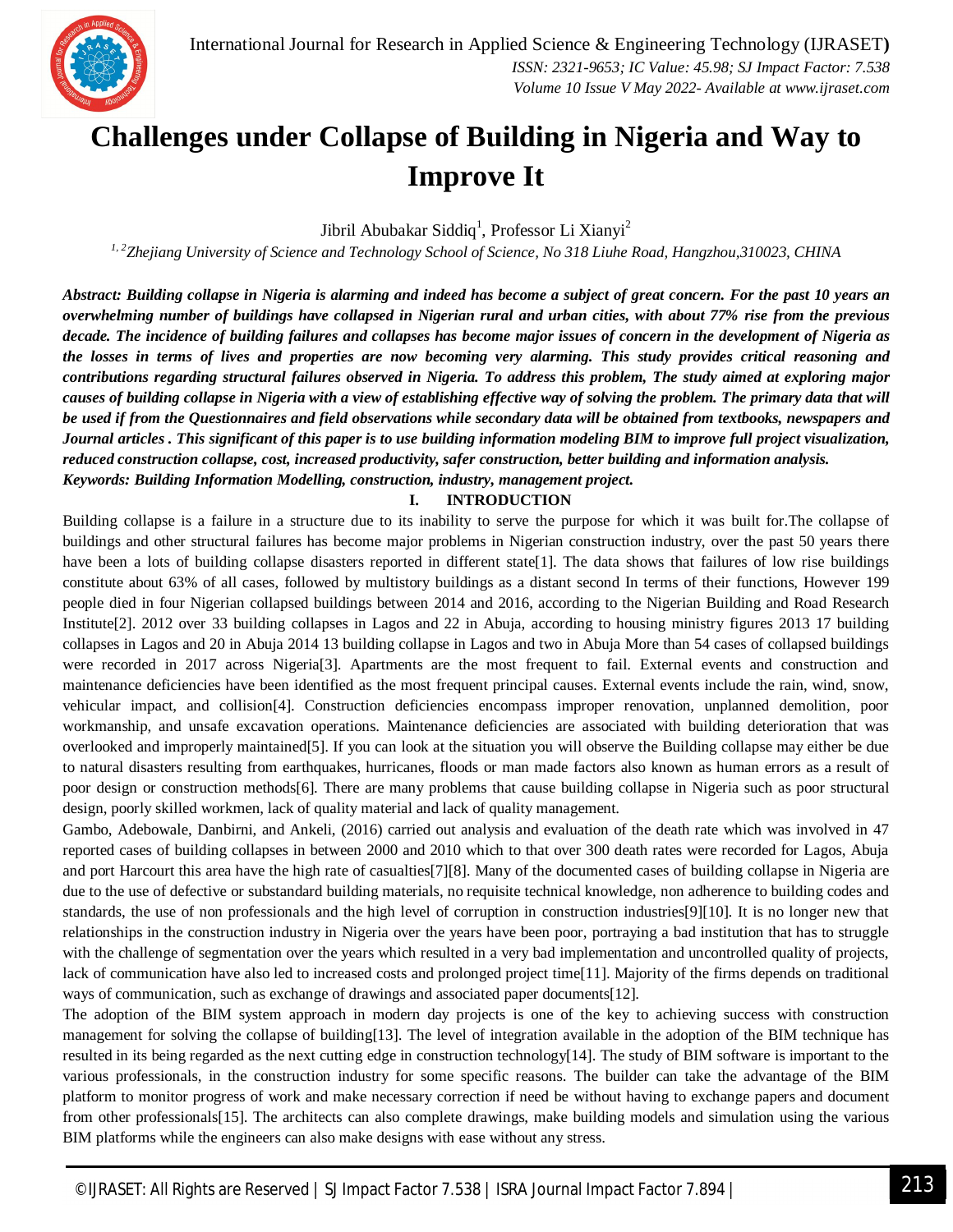

*ISSN: 2321-9653; IC Value: 45.98; SJ Impact Factor: 7.538 Volume 10 Issue V May 2022- Available at www.ijraset.com*

#### **II. COUSES OF BUILDING COLLAPSE IN NIGERIA**

- *1)* The strength of building is not tested: people are building it randomly without testing
- *2)* The foundations of the building are too weak: Foundation should be considered when you are building. The solidity of the soil and the heaviness of the building and its contents should be major. In the commercial area like Lagos, the swampy ground requires strong foundations. Far stronger than solid ground. But developers save money that should be spent on foundations when building on the city's swampy ground and this result many buildings to collapsed Even on solid ground, foundations need to be strong enough for load otherwise building it self will surely collapse.
- *3)* The building materials aren't strong enough : Materials are not strong enough to withhold the load cheap blocks are used which to that is not of the sufficient strength to hold the expected load
- *4)* Workers make mistakes: Workers are given the right materials to make the concrete, they mix them incorrectly, You find bricklayers and even technicians calling themselves engineers without having the knowledge they keep on drawing houses, and mixing thing traditionally
- *5)* The load is heavier than expected :Mr danbirni said a building collapses when the load is beyond the strength of the building. Even if the foundations and the materials are strong enough for what they were originally built for, that purpose may change if a building was designed to be a home and is then turned into a library where boxes and boxes of books are piled up, the building may strain under the weight. Because the load was often heavier than the original design because extra storey s are added.

#### **III. LITERATUREREVIEW**

Buildings are structures that serve as human shelters and there properties which must be well conceptualized, designed and constructed to gain the desired comfort from the environment (Danbirni, 2016). however due to the issues of building collapsing we introduce BIM as a tool for construction management in Nigeria[16]. It thus makes literature on the subject limited. Given this, we focus on the BIM as a tool applied to the management of construction and a way to prevent the building collapse. The benefits that can be derived when it is applied[17]. It thus makes literature on the subject limited. Given this, this review will focus on the BIM as a tool applied to the management of construction. By showing the impact of BIM on construction management, the review will also emphasize the benefits that can be derived when it is applied. As it shows the advantages that can be derived from BIM, this review also gives attention to factors that impede its application in Nigeria. The innovations that have so far been introduced by the use of BIM are also highlighted.

#### *A. BIM as a Construction Management Tool*

The growth of BIM has brought about new methods of construction management and project delivery. However, "The continued growth of BIM has prompted new contractual arrangements of which the best known is Integrated project delivery ". This enables the costs of subcontractors and fabricators to be established early in the design process. Construction is still based on the traditional design bid build process.

The inherent advantages that can be derived from using BIM as a construction management tool have not been utilized. "With the coordinating capability of Building Information Modeling (BIM) software, like Autodesk Revit, ArchiCAD and the use of IPD, companies have been seeing a reduction in costs and a more effective use of time''. These are advantages relevant to construction management[18].

"The ability to utilize BIM to virtually construct a building prior to construction of the actual building provides an effective means to check its construct ability in the real world and to resolve any uncertainties during the process". BIM is a valuable tool for construction management. In construction management, several key performance indicators have been identified as cost, time, and quality, team performance, communication, stake holder and human resource management.

#### *B. Innovative Approaches in using BIM as a Construction Management Tool*

Successful BIM requires new processes, new technologies and new behaviors. Of these three, new behavior is the most difficult to achieve. In other for BIM to be effectively utilized as construction management tool in Nigeria, there is a need for changes from existing mindset.

Innovative approaches to construction management must have to be developed[19]. BIM involves a collaborative approach to construction that combines various disciplines so as to build a structure in a virtual and visual environment. To do this it requires an efficient collaborative team.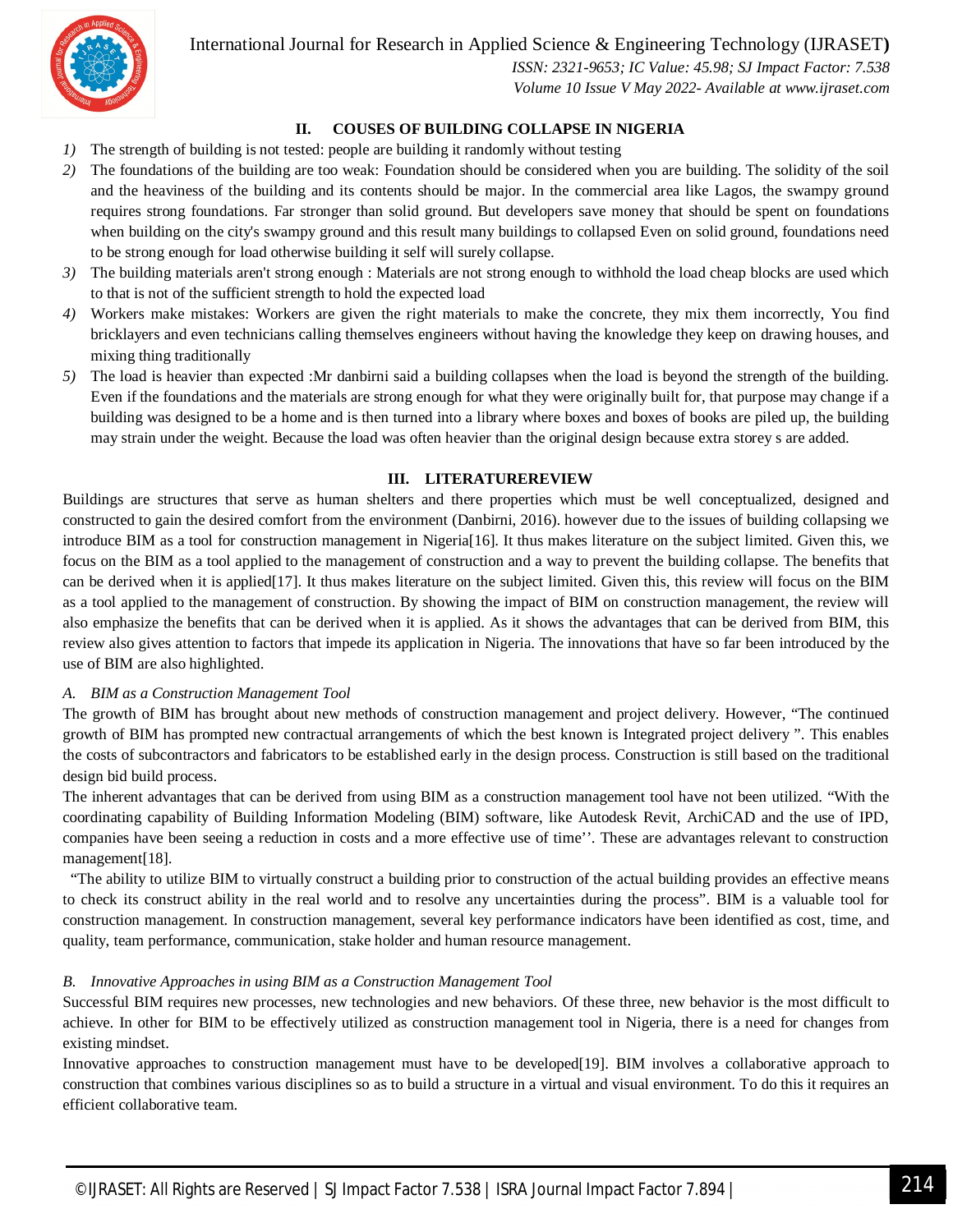

*ISSN: 2321-9653; IC Value: 45.98; SJ Impact Factor: 7.538*

*Volume 10 Issue V May 2022- Available at www.ijraset.com*

#### *C. The Building Information Modelling and the Advantage of the Model*

The concept of Building Information Modelling is to build a building virtually, prior to building it physically, in order to work out problems and simulate and analyse potential impacts. The heart of Building Information Modelling lies in an authoritative building information model[20][21]. The BIM software is a database where its application to a process requires that the database be initially populated and then maintained as the project progresses. The information contribution from each team member which consists of architect, civil and structural engineer, mechanical and electrical consultant, builder and subcontractor, becomes crucial[22][23]. This mode of information sharing requires the team member to be working on the building information model instead of paper based documents. Therefore, The virtual building implies that it is possible to practice construction, to experiment and to make adjustments in the project before it is constructed[24]. Virtual mistakes generally do not have serious consequences provided that they are identified and addressed early enough so that they can be avoided in the actual construction of the project.

#### **IV. METHODOTHOLOGY**

This paper focuses on the building collapsed crises in Nigeria and working of finding a solution throw implementation of Building Information Modeling in the Nigerian Construction Industry. It is divided into two part, the first part of this work comprised of literature survey which was carried out to find out the causes of building collapsing and to provide the background information on Building Information Modeling which serve as the solution for the building collapsing crises in Nigeria. Similar to other researches, BIM benefits and its implementation factors were identified through intensive literature review for the formulation of survey questionnaire. Information was obtained through literature search which included books and articles in libraries and some online materials[25]. A well prepared and structured questionnaire was designed, which was self administered. The questionnaire was designed to achieve the purpose of this research which include the awareness of the BIM implementation in Nigeria, The BIM benefits, and the last which is the BIM success factors implementation[26]. The got our data from the place in Lagos, Kano, Jigawa, and Abuja state in Nigeria. The participants for the survey were clients and developers, consultants, contractors, participants from Construction Industry Development Board,

The target population of this research was the Nigerian Building Design firms. The study identified Engineering, Architectural, Building and Quantity Surveying consultancy firms as those responsible for design of buildings in Nigeria. A sample size of 446 was obtained from a total respondent population of 4533 using Morgan's table for determining sample size from a given population. Out of 690 survey questionnaires we distributed, only 368 valid ones were returned. The percentage of the returned questionnaire is around 77% which is acceptable limits by Akadiri, 2011.The responses came out in details.we find out the despondence rate from Lagos and Abuja represented 39% and 32% respectively while only 18% and 15% responded from Kano and Jigawa respectively. When the questionnaires is returned, contractors responded at rate of 55% as the highest, followed by clients developers with 21%. Piping engineers Civil and structural engineer, Electrical, and architects and Mechanical scored 10%, 5%, and 3%. There also another other respondents from management, academic sectors and government representatives with 12%. All together the number of companies and organizations that participate in the research is satisfactory because a sample size of 220 respondents is adequate for a statistical power of covariance structure models such as Structural Equation Modelling.

#### **V. RESULTS AND DISCUSSION**

#### *A. The Awareness of Building Information Model*

The BIM awareness level is still low in Nigeria. One of the level which is moderately aware was considered as the acceptable level of awareness. The highest moderately awareness level was found to be in Lagos with 39% then Abuja and Jigawa with 21% and Kano 28%.

The respondents in total were above the level moderately 45% are aware of the BIM technology in all the states. However, the highest percentage indicated a low awareness level slightly aware and not at all aware, If we look at the whole States the total was around 56%.

All together, the result showed that awareness level in Nigeria is very low. Nevertheless, there is a great opportunity for the Nigerians construction industry to increase the level of awareness through the yearly organized construction program such as seminars, exhibitions and workshops. This strategy has proven its excellence to promote the BIM application by motivating the local organizations to shift from the conventional construction practices which is the local practice to the BIM based technology. For a successful transition, this research brings about the most important benefits that influence the stakeholders' decision to initiate the BIM implementation.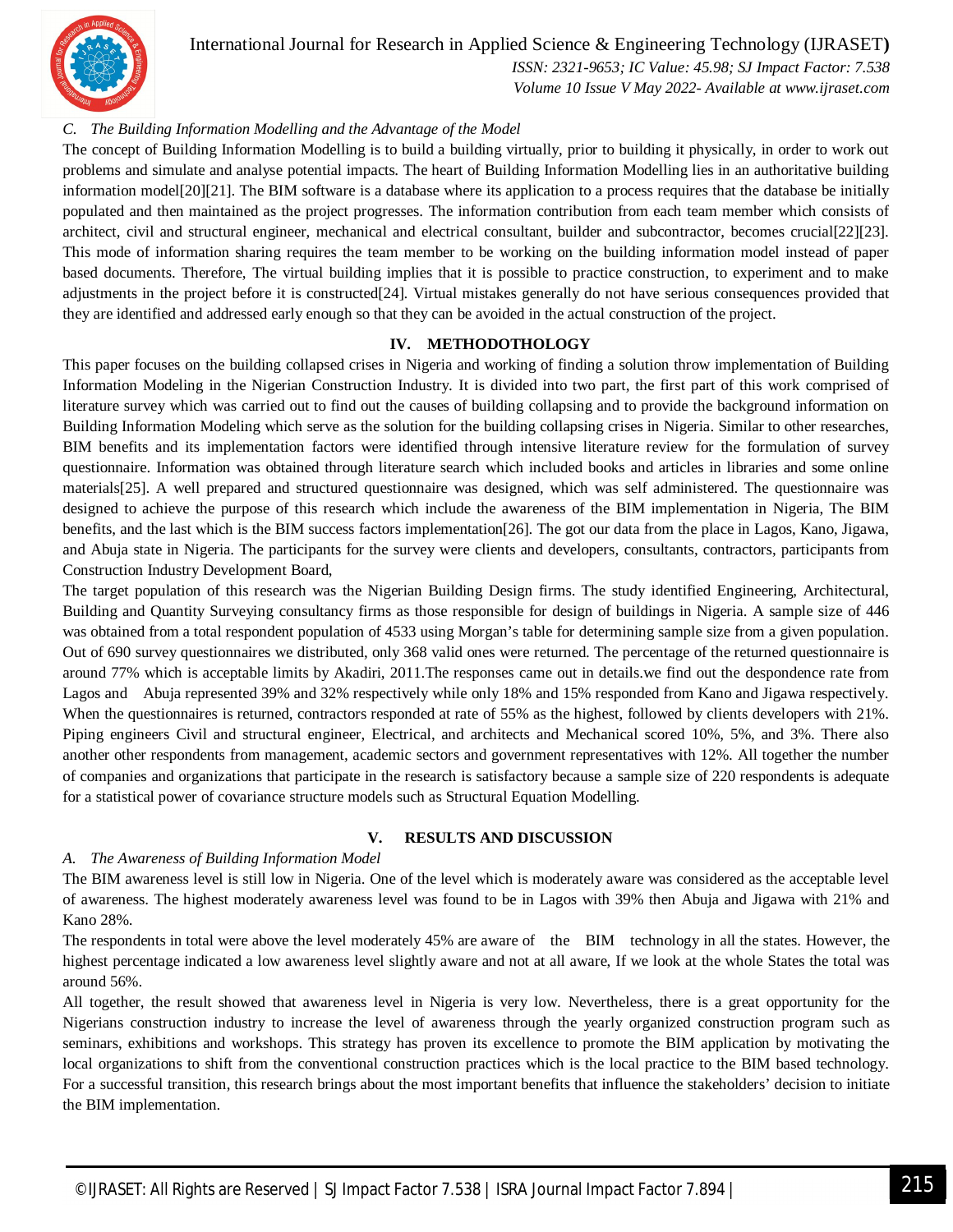

#### International Journal for Research in Applied Science & Engineering Technology (IJRASET**)** *ISSN: 2321-9653; IC Value: 45.98; SJ Impact Factor: 7.538*

*Volume 10 Issue V May 2022- Available at www.ijraset.com*

#### *B. Benefits of Building Information Model*

Descriptive analysis was carried out to rank the significant level of the identified BIM advantage based on their mean values. According to some researchers they used the mean value of 4 as a cut off to identify the benefit factors. The results we gotten showed that only 8 out of the 19 has a mean value greater than 4 were ranked due to the identification of the benefits. The benefits showed a standard deviation which is below 1 which represent a good accuracy of the collected data. In this study, the null hypothesis which is (benefits were neutral, and very insignificant) is accepted if the t-value is smaller than 2.10 the critical t-value. This research adopted the 7 benefits that are significant according to the mean of 4.00. The Test revealed that no difference between the stakeholders' perception on the 7 essential benefits. The null hypothesis was rejected. The difference was found to be in clients developers group.

The outcomes demonstrated that all the 7 advantages can be factually considered as the most critical and significant to influence the decision on the BIM implementation. Since the respondents have different backgrounds and experiences, in different organizations, their views and opinions are very significant to stimulate their focus when promoting the BIM projects. Therefore, the 7 significant benefits selected and ranked as important will provide a sound basis upon which decision making guidelines for the BIM implementation.

|           |                     | Kano | Lagos | Jigawa       | Abuja | Total |
|-----------|---------------------|------|-------|--------------|-------|-------|
|           |                     | $\%$ | $\%$  | $\%$         | %     | $\%$  |
| Awareness | Not Aware           | 5    | 29    | 26           | 23    | 23    |
|           | Slightly<br>Aware   | 42   | 27    | 32           | 43    | 35    |
|           | Moderately<br>Aware | 40   | 22    | 29           | 20    | 26    |
|           | Some are<br>Aware   | 14   | 18    | 19           | 13    | 16    |
|           | Extremely<br>aware  | 3    | 9     | $\mathbf{0}$ | 6     | 6     |

| Table 1: Awareness of the BIM |  |
|-------------------------------|--|
|-------------------------------|--|

Table 2: BIM implementation advantage on Nigerian Companies

| No.            | Significant benefits                                                        | Mean | Sd   | t-value |
|----------------|-----------------------------------------------------------------------------|------|------|---------|
| 1              | Increment of productivity and efficiency                                    | 4.09 | 0.79 | 2.73    |
| $\mathfrak{D}$ | Assess time and cost associated with design<br>change.                      | 4.08 | 0.85 | 2.27    |
| 3              | Visualize and Eliminate clashes in design.                                  | 4.08 | 0.78 | 2.38    |
| $\overline{4}$ | Improve multiparty communication and<br>maintain synchronize communication. | 4.03 | 0.78 | 1.58    |
| 5              | Integrate construction scheduling & planning.                               | 4.02 | 0.76 | 1.44    |
| 6              | Identify indicating time based clashes.                                     | 4.02 | 0.79 | 1.37    |
| 7              | Monitor using bim and track progress during<br>construction.                | 4.01 | 0.82 | 1.17    |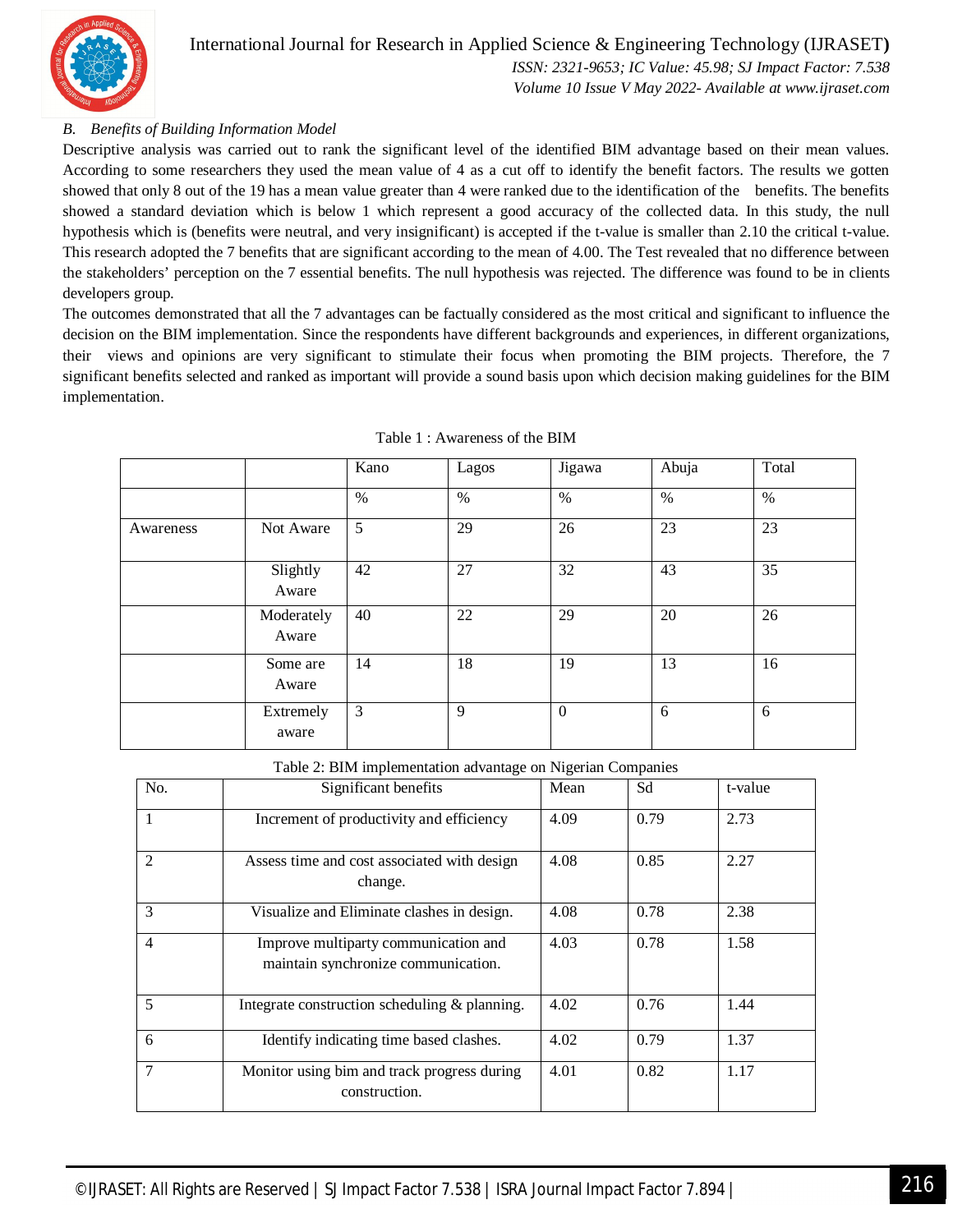

*ISSN: 2321-9653; IC Value: 45.98; SJ Impact Factor: 7.538 Volume 10 Issue V May 2022- Available at www.ijraset.com*

The observation during the data collection found that the construction industry face a serious problem in term of construction conflicts. As a result, project delay, cost over run, and low quality is experienced. Practitioners acknowledge the benefits of BIM to the construction projects, but they are reluctant to adopt it. Some construction players believe that the construction industry should enforce the application of BIM, while others comment that the industry should provide evidence on how construction players could implement BIM to achieve the desired benefits. The governmental policy is viewed to be in line with the stakeholders' perception of the value gained from BIM implementation. Therefore, this research recommends that the BIM implementation should focus on how organizations can achieve their concerned goals with minimal losses and/or in a short period.

#### *C. BIM Implementation*

Similarly, to the BIM benefits, the BIM implementation success factors were ranked according to their mean values. A total of 24 factors were ranked as significant and very significant. The standard deviation was below 1 and this represent a good data accuracy. A t-test was used to indicate the most significant factors among the 24 benefits. The null hypothesis factors were neutral, insignificant, and very insignificant which is accepted if the t-value is smaller than 2.01. The very significant factors were ''mutual trust, respect, and personal commitments to cooperation", ''early involvement and participation of project teams", and ''early selection and capability to use appropriate BIM software tool to perform the task". However, the results indicate that 3 factors can be statistically considered as the most significant and relevant for the initial success of the BIM implementation. According to The Wallis test, the results gotten revealed that the null hypothesis that the distribution of the factors are the same across different stakeholders is rejected for mutual trust, respect, and personal commitments to cooperation with significant difference between clients/developers and other respondents, and retained in the other two factors knows as ''early involvement and participation of project teams" and ''early selection of the appropriate BIM tools to perform the task".

This factors it self above are essential for initiating the BIM implementation. It was observed that the big organizations have a great chance to maintain those factors and successfully implement BIM faster than the Small and Medium Enterprises. This is because the big organizations have their own different departments such as architecture, engineering, and construction departments' making it easier to work in the same environment, trust each other, cooperate, and collaborate. Therefore, those organizations value the benefits of BIM. However, small and medium have different interest, and each party focuses on its own benefits rather than the project success, so they usually face difficulties to meet the requirements for the BIM implementation. Even though they acknowledge the BIM benefits but they believe that the interests will not be equal.

#### *D. Structural and Measurement model*

A measurement model demonstrates the existing relationships between items and their underlying latent construct. The statistical analysis numbers show that the measurement model had a Root Mean Square Error of Approximation value of 0.017 acceptable, Chai square (CMIN) of 66.832, and degree of freedom (df) of 33. The Comparative Fit Index (CFI) of 0.989, CMIN/df of 2.058, Standardized Root Mean Squared Residual of 0.017, and Close Fit of 0.078 were within the excellent interpretation of the threshold value. Therefore, the fit statistics are adequate within the acceptable thresholds and factor loading to establish convergence validity of the BIM implementation. The correlation occurred between the BIM benefit and its influence on the BIM implementation was 0.24. However, the structural equation model in Fig. 3 and the resulting path test of two-tailed significance in Table 6 revealed that the BIM benefits had a significant impact of 0.49 on the BIM implementation.

#### **VI. CONLUSION**

This research investigated the influence of Building Information Model implementation benefits with the Nigeria stakeholders' decision in the construction implementation using the Building Information Model.The data from the analysis of the survey carried out show the need for government agencies responsible for construction in Nigeria to enforce quality assurance on every project. Because The study carried out through the identification of the important benefits and factors affecting the initiation of Building Information Model implementation. But thorough examinations and checks must be carried out during designs and construction by duly certified professionals. Awareness should be promoted to educate investors and owners of buildings about possible collapse from over interference in the construction process. This research showed that the application of BIM is economical easy leading to improvement, It will enhanced technical and general management of construction projects. The use of BIM in the construction industry can result in clients' satisfaction, zero defects in projects, predictability when it comes to cost and time of projects, productivity and efficiency decrease of building collapse. Improved profitability in the construction business and more successful delivery of projects are further benefits of applying BIM in construction industry.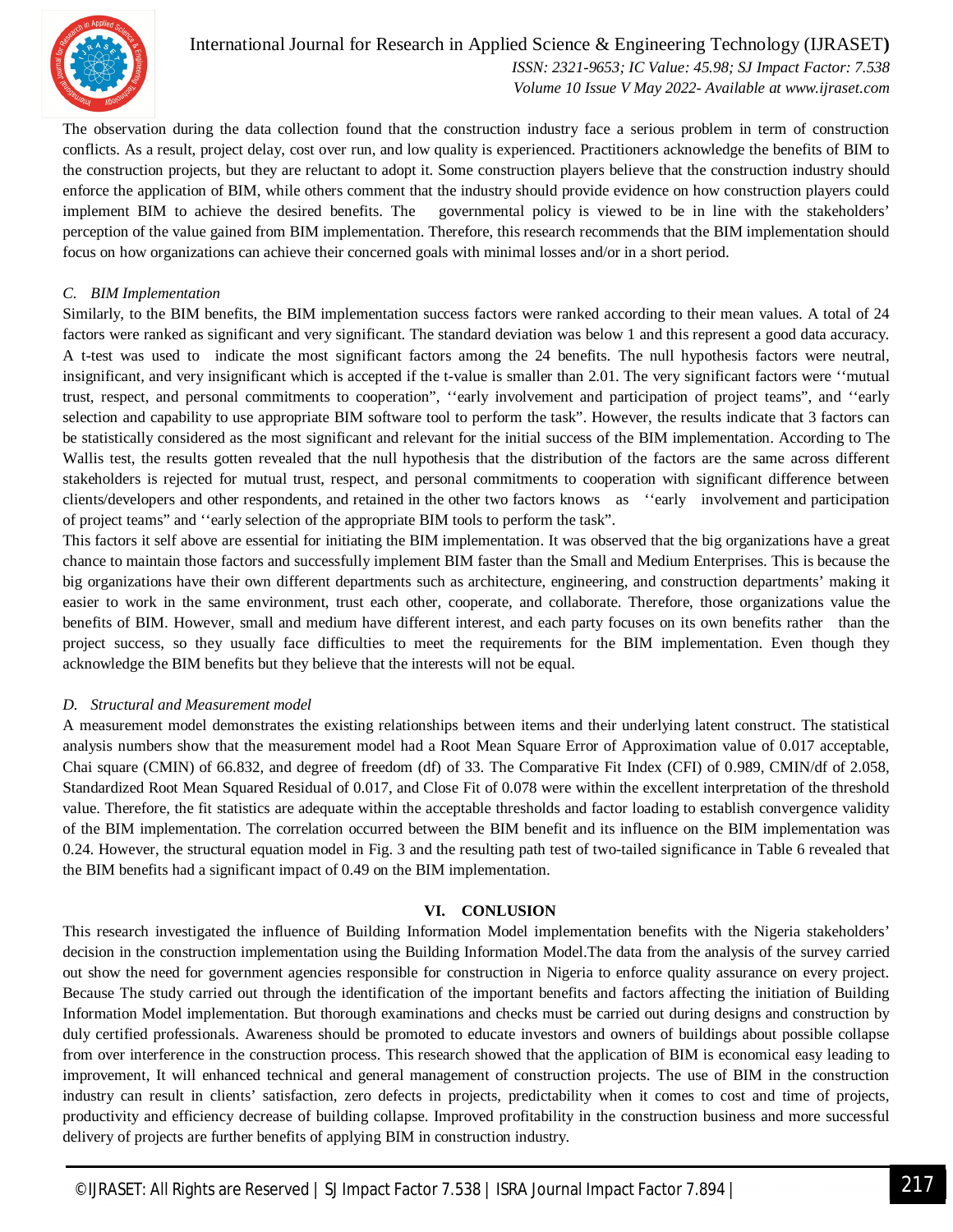

*ISSN: 2321-9653; IC Value: 45.98; SJ Impact Factor: 7.538 Volume 10 Issue V May 2022- Available at www.ijraset.com*

A questionnaire survey was one of the basis of this research. A sample size of 347 was obtained from respondent population of 3534. Around 591 survey questionnaires were distributed which to that only 269 returned as the valid ones. The results show that the diffusion of Nigerian construction companies to BIM implementation is very low. So, it is important for the construction industry to promote BIM based on the practitioners' interest. According to descriptive analysis obtained, 7 important benefits identified as significant to stakeholders' decision which were; increase efficiency and productivity, assess time and cost associated with design change, eliminate clashes in design, improve multiparty communication and maintain synchronize communication, integrate construction scheduling & planning, identify time-based clashes, and monitor and track progress during construction. These benefits significantly influenced the practitioners' decision to enhance mutual trust, respect, and personal commitments to cooperation.A successful case study show the possibility to achieve practitioners' benefits through the BIM implementation could motivate and increase the BIM adoption. Benefits presented in this research could be used as a good reference to reflect the practitioners' thoughts and how they will influence the essential factors for a successful BIM implementation.

#### **VII. RECOMMENDATION**

It is hereby recommended that the Federal Government of Nigeria through the legislative arm should amend a law, making the application of BIM in construction projects a necessity. There should be prove of a company's competency in using the BIM during bidding process for government projects in order to qualify for tendering and award for any construction projects. The various professional bodies in Nigeria that are vested with the responsibilities of overseeing the activities of construction works in Nigeria all have major roles to play. They should make BIM a priority for all their members to learn and put to use in construction projects in Nigeria. This will enable the building in Nigeria to reduce, The construction companies in Nigeria should embark on training and retraining of their staff internationally so that new skills and construction methods like BIM and virtual reality can be acquired to impact positively on the construction industry. There should be innovation development in terms of software packages which can further improve the quality of work done and also improve the construction industry professionally. This will motivate and give hope to Nigerian professionals and the ability to even compete with their counterpart all over world and also expose them to the global best practices in construction projects so that building will be calculated before it was build and the rate of building collapsing will reduce due to the implementation of BIM. The BIM approach to project design and construction will simplify the work of the various professionals on the construction project.

#### **REFERENCES**

- [1] Chendo I G & Obi N. (2015): Building Collapse in Nigeria the causes effect, Journal of civil engineering, construction and estate management Vol 3 / 4, pp.41-49 Daily Times April, 2013.
- [2] Nigerian Building & Road Research Institute (NBBR1) viii. Adebowale P A., Gambo M D., Ankeli I A., Dabara D I (2016). Building Collapse in Nigeria 'Issues and Challenges' Arts
- [3] Adeyemi S. O, Z T Giwa& R. Abdulwahab (2019). Building collapse in Nigeria (2009-2019), causes and remediesA review. https//www.Researchgate.net
- [4] Guardian Newspaper March 2016 'https//gaudian.ng/building collapse'
- [5] Punch Jan, 27th (2020): Nigeria recorded 43 building collapse in 2019 Report
- [6] Ede, A. 2016 Structural Stability in Nigeria and worsening Environmental Disorder: the way forward. The West Africa Built Environment Research Conference (WABER), Accra, Ghana.
- [7] Akinyemi, A. P., Dare, G. M., Anthony, A. I., & Dabara, D. I. 2016a. Building Collapse in Nigeria : Issues and Challenges Building Collapse in Nigeria : Issues and Challenges. Conference of the International Journal of Arts & Sciences, 9(1), 99–108.
- [8] Mathebula, A. M., & Smallwood, J. J. 2017. Religious building collapses : The heavy price of short cuts in places of worship and pilgrimage site construction . Procedia Engineering, 196(June), 919–929. https://doi.org/10.1016/j.proeng.2017.08.025
- [9] Ede, A. 2010 Building Collapse in Nigeria: the Trend of Casualties in the Last Decade (2000 -2010). International Journal of Civil & Environmental Engineering IJCEE-IJENS IJENS I
- [10] Taiwo, A. A., & Afolami, J. A. 2011. Incessant building collapse: A case of a hotel in Akure, Nigeria. Journal of Building Appraisal, 6(3–4), 241–248. https://doi.org/10.1057/jba.2011.1
- [11] An Investigation of Incessant Building Collapse in Selected Cities of Nigeria. The InternationalJournaloftheConstructedEnvironment,6(2),17–39. https://doi.org/10.18848/21547
- [12] Clement, O. J. O. I. 2013. Design And Construction Supervision As Structurally Sustainable Tools For Building Failure / Collapse In Nigeria. International Journal of Computer Science and Information Technology & Security (IJCSITS), ISSN: 2249-9555 Vol. 3, 3(3),
- [13] Azhar, S., Carlton, W., Olsen, D., Ahmad, I. (2010). 'Building information modelling for sustainable design and LEED rating analysis'. Automation in Construction. 20 (2011), 217-224
- [14] Azhar, S. (2011). 'Building Information Modelling (BIM): Trends, benefits, risks, and challenges for AEC industry'. Leadership and Management in Engineering. 241-252
- [15] Cidik, M. S., Boyd, D., Thurairajah, N. (2014). 'BIM and conceptual design sustainability analysis: An information categorisation framework'. Proceedings of the 50th ASC annual international conference. March 2014. Washington, DC.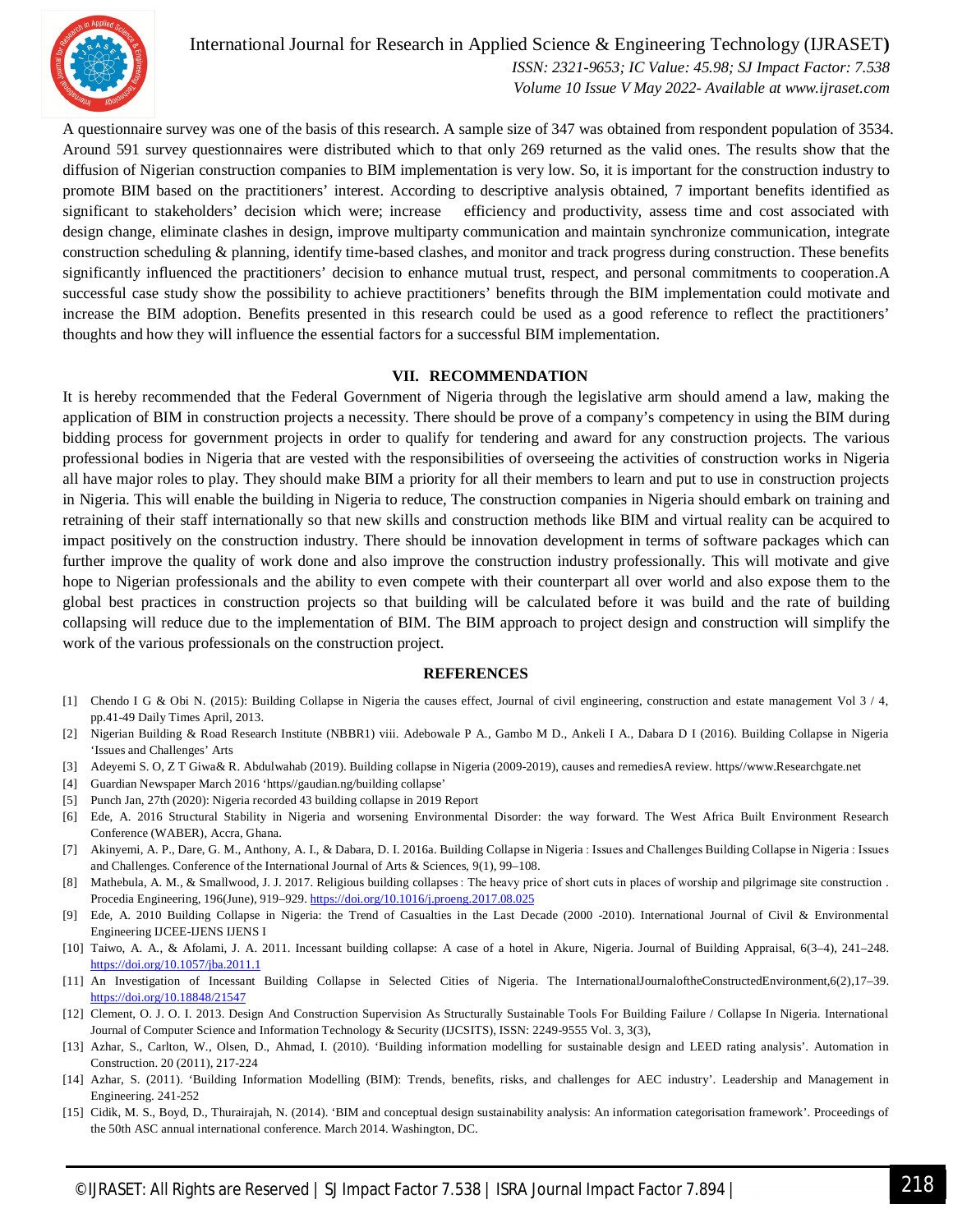

*ISSN: 2321-9653; IC Value: 45.98; SJ Impact Factor: 7.538*

*Volume 10 Issue V May 2022- Available at www.ijraset.com*

- [16] Ding, G. K. C. (2008). 'Sustainable construction-The role of assessment tools'. Journal of Environment Management. 86, 451-464
- [17] Davidson, A. R. (2009). 'A study of the development and impact of building information modelling software in the construction industry'.
- [18] Gu, N., London, K. (2010). 'Understanding and facilitating BIM adoption in the AEC industry'. Automation in Construction. 19 (2010), 988-999
- [19] Hobbs, C. (2008). 'BIM by the back door'. The Structural Engineer. 86 (13), 18 Ku, K., Taiebat, M. (2011). 'BIM experiences and expectation: The contractors' perspective'. International Journal of Construction Education and Research. 7 (3), 175-197'Building
- [20] Abubakir, M., Ibrahim, Y., Kado, D. & Bala, K., Contractor's perception of factors affecting building information modeling in the Nigerian construction industry. Computing in Civil Engineering, ASCE, pp. 167–178, 2014.
- [21] Kiani, I., Ghomi, S.K., Alerasoul, S. & Khoshnava, S.M., The barriers and implementation of Building Information Modeling (BIM) based on Integrated Project Delivery (IPD) in the construction industry. Conference paper February 2013, http://www.researchgate.net/publication/272789020
- [22] Brewer, W. & Mendelson, M.I., Methodology and metrics for assessing team effectiveness. The International Journal of Engineering Education, 19, pp. 777– 787, 2003.
- [23] Bynum, P., Raja R.A., Issa, F. & Svetlana, O., Building information modeling in support of sustainable design and construction. Journal of Construction Engineering and Management,
- [24] Chen, Y. & Baddeley, M., Collaborative Building Information Modelling (BIM): Insights from behavioural economics and incentive theory. rics.org/research, Feb. 2015.
- [25] Gordon, V. & Holness, P., BIM gaining momentum, pp. 28–30, Jun. 2008. www.ashrae.org
- [26] Rajedran, S. & Clarke, B., Building information modeling, safety benefits and opportunities. Professional Safety, Oct. 2011, 46 pp. www.asse.org